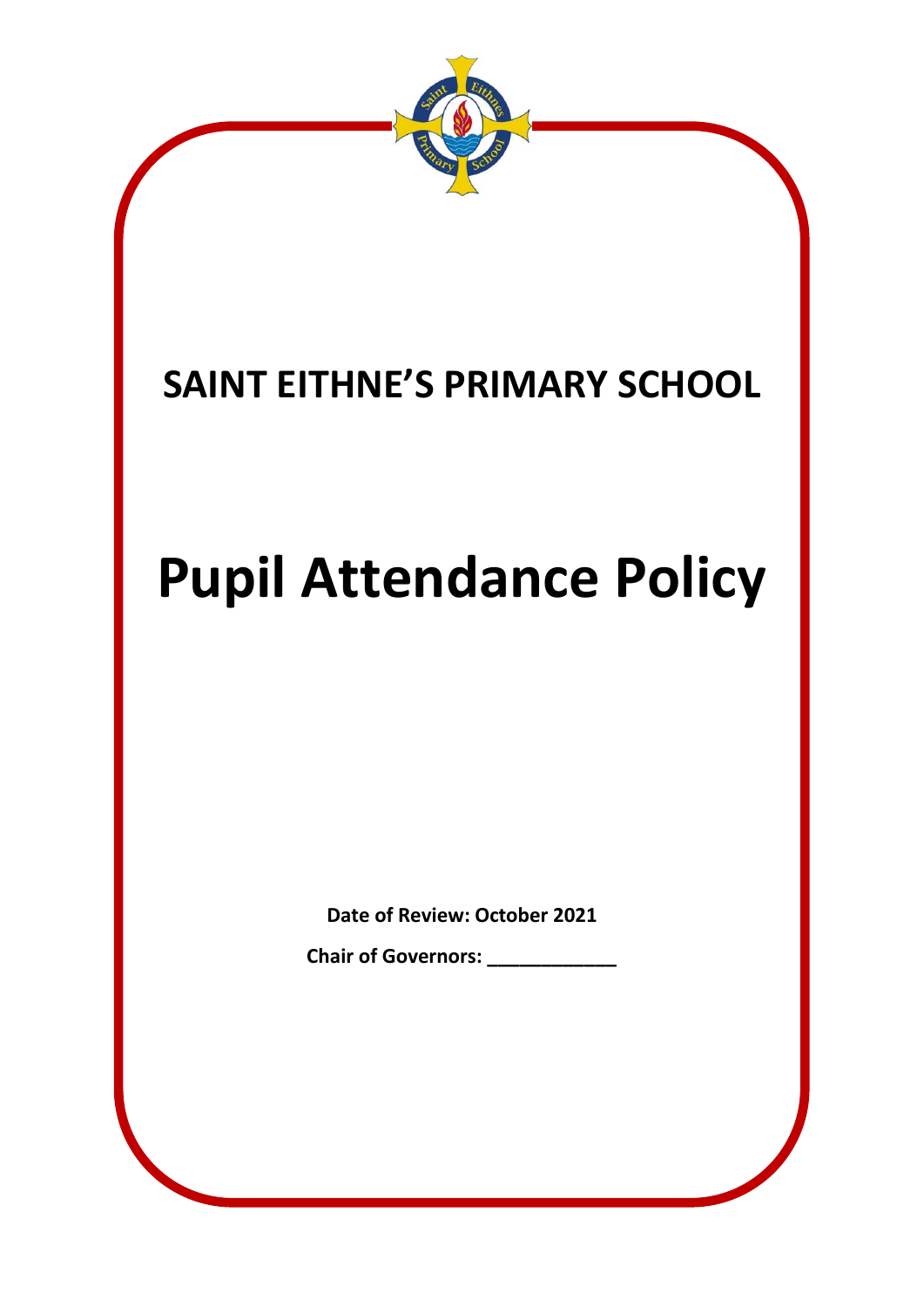#### **Introduction**

Regular school attendance is crucial in raising standards in education and ensuring that every child can have full access to the school curriculum and reach their potential.

Saint Eithne's Primary School will strive to promote an ethos and culture which encourages good attendance and where each pupil will feel valued and secure.

#### **Saint Eithne's Primary School Mission**

*As a Catholic school, we stand for respect, dedication, achievement, equality, success, creating opportunity, high standards, and strong ties with our parish and community.* 

*We strive to develop happy learners through providing an education that nurtures and develops each child as a whole person, in the image of Christ.* 

#### **Aims**

1. To improve/maintain the overall attendance of pupils at Saint Eithne's.

- 2. To develop a framework that defines roles and responsibilities in relation to attendance.
- 3. To provide advice, support and guidance to parents/guardians and pupils.
- 4. To promote good relationships with the Education Welfare Service.

#### **Role of the School**

The Principal has overall responsibility for school attendance; (teachers/designated staff) should bring any concerns regarding school attendance to his attention.

The Board of Governors provide support by reviewing school attendance figures and targets and ensuring it is placed as an agenda item at each meeting.

Teaching staff regularly monitor the attendance and punctuality of pupils by ensuring that attendance is recorded at the beginning of morning and afternoon registration sessions.

To accurately record and monitor attendance in a consistent way we will adhere to the guidance provided in the Department of Education Circular 2017/15, which can be found at the following link:

www.education-ni.gov.uk/publications/circular-201715-attendance-guidance-and-absencerecording-by-schools

Saint Eithne's is committed to working with parents/guardians to encourage regular and punctual attendance.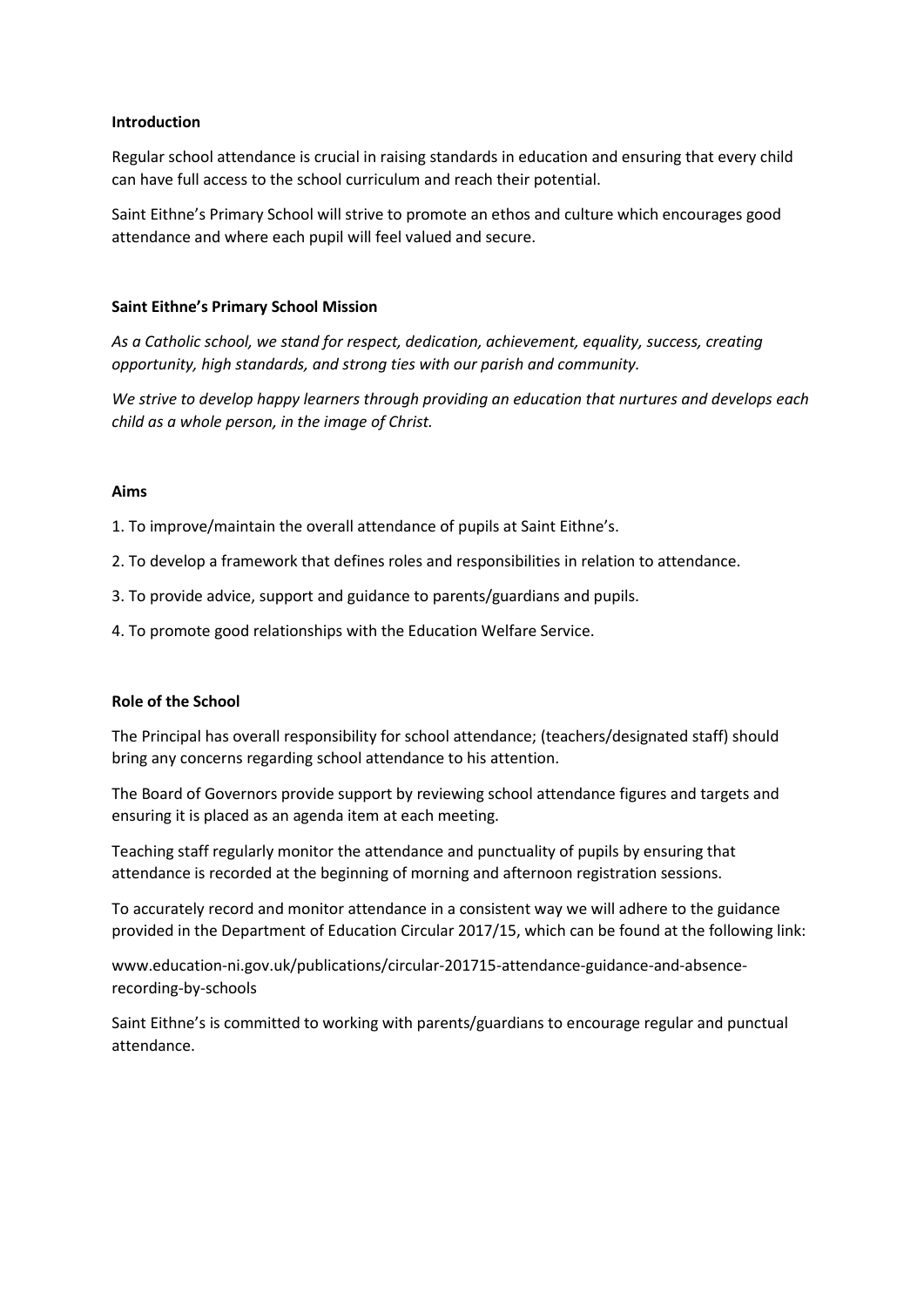

### **Role of Parent/Guardian**

Parents/guardians have a legal duty1 to ensure their child of compulsory school age shall receive efficient full time education suitable to age, ability and aptitude and to any special educational needs they may have, either by regular school attendance or otherwise.

If a child is registered in school, their parent/guardian has a legal duty to ensure that they regularly attend that school.

It is a parent's/guardian's responsibility to inform the school of the reason for a pupil's absence on the first day of absence. This should be confirmed with a written note when the pupil returns to school. If the absence is likely to be prolonged, this information should be provided to enable the school to assist with homework or any other necessary arrangements which may be required.

Pupils are expected to be in school at 9am for registration and the beginning of classes. It is the responsibility of parents/guardians to ensure that your child is punctual. Lateness is recorded at registration and on your child's attendance record.

If your child appears reluctant to attend school please discuss the matter promptly with the class teacher or Principal to ensure that both you and your child receive maximum support.

## **Role of Pupils**

Each pupil at Saint Eithne's must attend school punctually and regularly. If you have been absent from school, a written note from a parent/guardian must be provided to your teacher when you return.

#### **Absence Procedures**

All parents/carers are required to complete the attached absence notification form which provides a clear reason for any absence.

#### **Family holidays during Term Time**

Saint Eithne's discourages holidays during term time due to the impact they have on pupils' learning. Family holidays taken during term time will be categorised as an unauthorised absence. Only in exceptional circumstances will a holiday be authorised.

1 Article 45(1) of The Education and Libraries (NI) Order 1986

#### **Procedures for Managing Non-attendance**

A positive reward system is used to encourage and reward good attendance, including regular Star of the Week targets for good attendance and punctuality. Stickers are awarded at the end of each month, prizes and certificates are awarded at the end of each term and 100% certificates are awarded at the end of the year.

Parents are contacted by school when there is an unexplained absence from school.

Reminder notes are sent out to parents where a note has not been provided on the day of return.